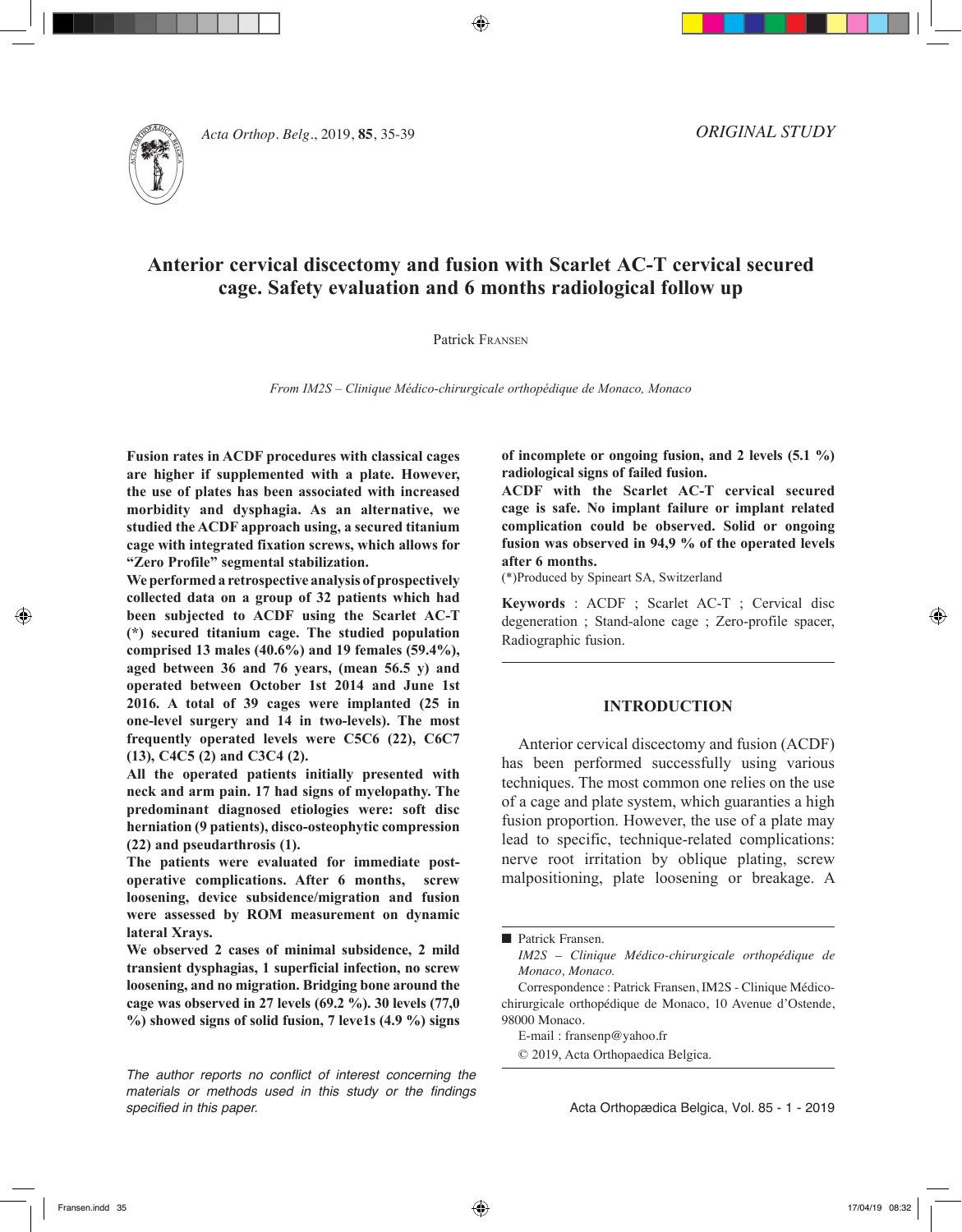36 **patrick fransen** 

⊕



Fig. 1. — We used an anatomic zero-profile titanium cage secured by integrated screws with an incorporated locking system (Scarlet AC-T® Spineart, Switzerland)

frequency of 10.7% of such complications has been reported by Ning et al. *(9)*, although rarely requiring reoperations. Recently more attention has been focused on dysphagia, a significant discomfort that may be more significant when anterior plating is performed *(1,3,10,14)*.

Over the time and to prevent these complications, unsecured stand-alone cage systems have first been used. Although titanium and poly-ethyl-etherketone (PEEK) cages behave in similar fashion when augmented with an anterior plate system *(15)*, there seem to be slight differences when used as stand-alone implants.

PEEK cages have a reputation of poor bony integration. Indeed, in their study with stand-alone unsecured PEEK or Carbon fiber cages, Yoo et al.  $(22)$  observed a mere 74.1% rate of fusion and a  $31\%$ rate of subsidence, with no difference between the two materials. This confirmed previous results by Cabraia et al. *(2)*, who compared PEEK and titanium cages, finding a better fusion rate with titanium. On the other hand, titanium stand-alone cages, despite their possible advantage of better bony integration *(8)* but may show an increased rate of subsidence and subsequent kyphotic malalignment (up to

Acta Orthopædica Belgica, Vol. 85 - 1 - 2019

19%), particularly if the cage is inserted under high distraction *(2,6,19,20)*.

Recently, Yin et al. *(21)* reported that "Zero Profile"cervical cages had results similar to those of cage and plate systems, both in terms of intraoperative time and intraoperative blood loss, but scored better for dysphagia. Hofstetter et al. *(3)* found that, when compared to "Zero Profile" implants, the use of a plate leads to an increased swelling of the prevertebral space. In addition, "Zero Profile" implants may lead to a reduced occurrence of plate-induced ossification, which has been observed when the distance between the plate and the adjacent disc is less than 5mm *(11,12)*.

The present study is a first report on a series of patients subjected to ACDF with a "Zero Profile", full titanium, secured cage, which could have better bone integration than PEEK cages, avoid the subsidence seen with stand-alone titanium cages, and allow simple surgery with minimal postoperative dysphagia.

### **MATERIAL AND METHODS**

**Study population:** We performed a retrospective analysis of prospectively collected data on a group of 32 patients which had been subjected to ACDF using the Scarlet AC-T secured titanium cage. The studied population comprised 13 males (40.6%) and 19 females (59.4%), aged between 36 and 76 years, (mean 56.5 y).

**Time span covered:** All members of the study group were operated between October 1st 2014 and June 1st 2016.

Number of operated levels and implanted cages: 25 patients had one-level surgery, 7 patients had two-level surgery.

39 cages were implanted, the most frequently operated levels being C5C6 (22 cages), C6C7 (13 cages), C4C5 (2 cages) and C3C4 (2 cages).

**Surgery:** All patients were operated in the supine position, under general anaesthesia and with preoperative fluoroscopic control. A Caspar retractor was used systematically. The compressive osteophytes and disc material were completely resected under the microscope and the posterior

◈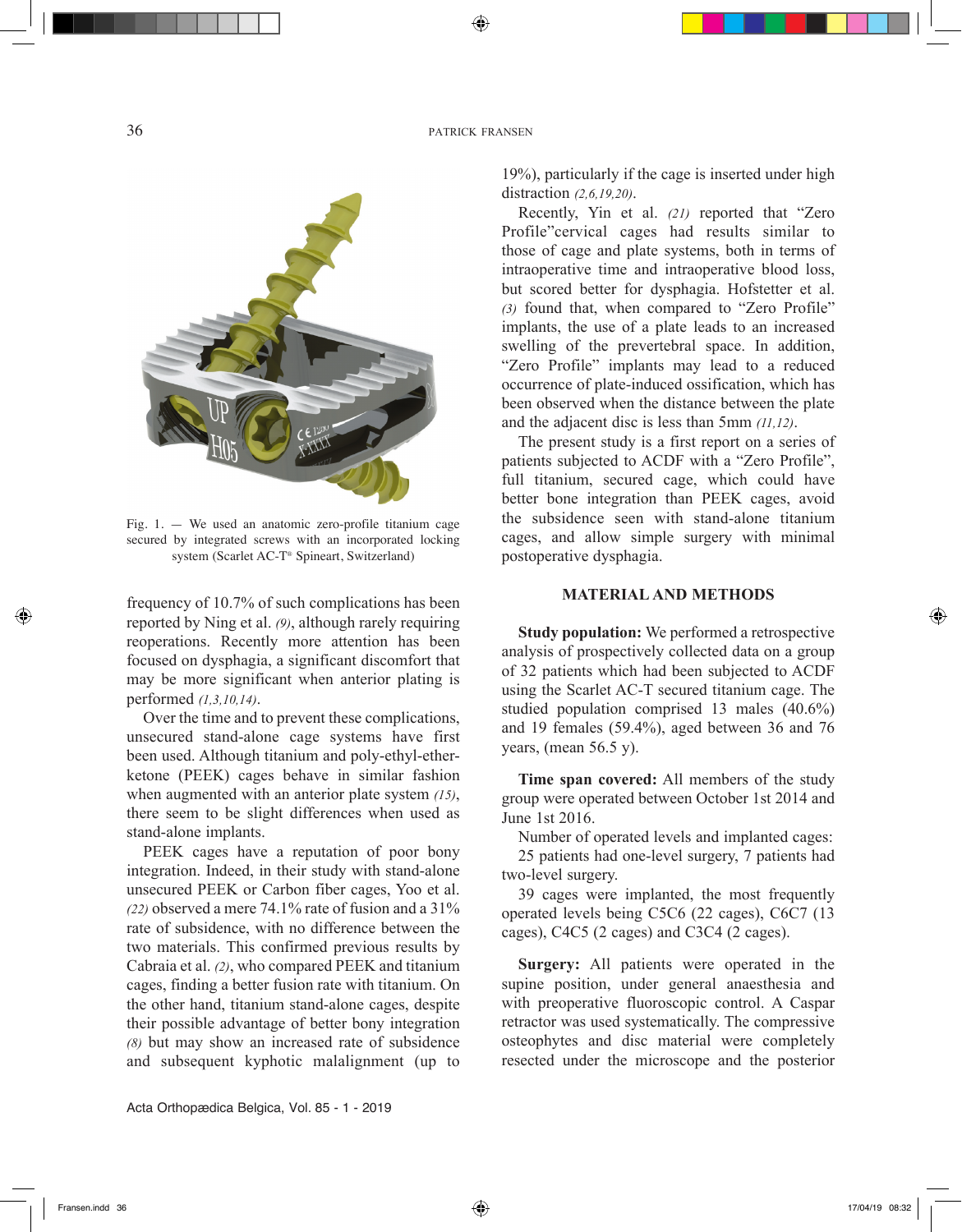longitudinal ligament was opened until the anterior aspect of the dura could be seen, allowing complete decompression of the neurological structures and exploration of both neuroforamina. The Scarlet AC-T cage, which is prefilled with a bone substitute (\*\*) was then positioned in the intersomatic space and secured to the vertebrae adjacent to the operated level, using the two oblique screws featured by each cage. (\*\*)"B-Gel" (Spineart, Switzerland)

**Pre-op symptoms and aetiologies:** All 32 patients presented with neck and arm pain. Amongst theses patients, 17 presented with clinical and/or radiological signs of myelopathy. Nine patients presented with predominant compression by soft disc herniation, whereas in 22 patients, the compression was more disco-osteophytic. One patient presented with pseudarthrosis on an existing stand-alone PEEK cage.

**Study endpoints:** The primary endpoint of the study was the short term safety of the Scarlet AC-T cervical cage, with attention to immediate post-operative complications, subsidence, screw loosening, and anterior or posterior migration.

The secondary endpoint was the evaluation of postoperative fusion by assessment of the range of motion on flexion-extension lateral cervical spine Xrays at the operated level after 6 months FU.

## **RESULTS**

### **Short term safety:**

Immediate postoperative AP and Lateral cervical spine Xrays were available for all patients.

Immediate postoperative complications:

Two patients presented with mild transient dysphagia, one of them with hoarseness.

There was one case of superficial wound infection, treated conservatively.

In one patient, the upper screw could not be implanted due to the extreme obesity of the patient.

# **Medium term (6 months PO) safety:**

Postoperative radiological evaluation after 6 months was available for 25 patients (78.1%) and 29 levels (74.3%).

We observed the following complications:

- Two cases of minimal subsidence
- No screw loosening.
- No anterior or posterior migration of the cage.

### **Bridging bone around the cages at 6 months PO:**

This was observed in 27 of the 29 evaluated levels (93.1%).

## **Assessment of fusion at 6 months PO by ROM measurement:**

22 patients (or 68,7% of the initial total) had usable dynamic X rays.



*Fig. 2.* (a, b, c) — Lateral cervical spine X-ray in neutral (a), flexion (b) and extension (c) posture, showing stable fusion 6 months after surgery

Acta Orthopædica Belgica, Vol. 85 - 1 - 2019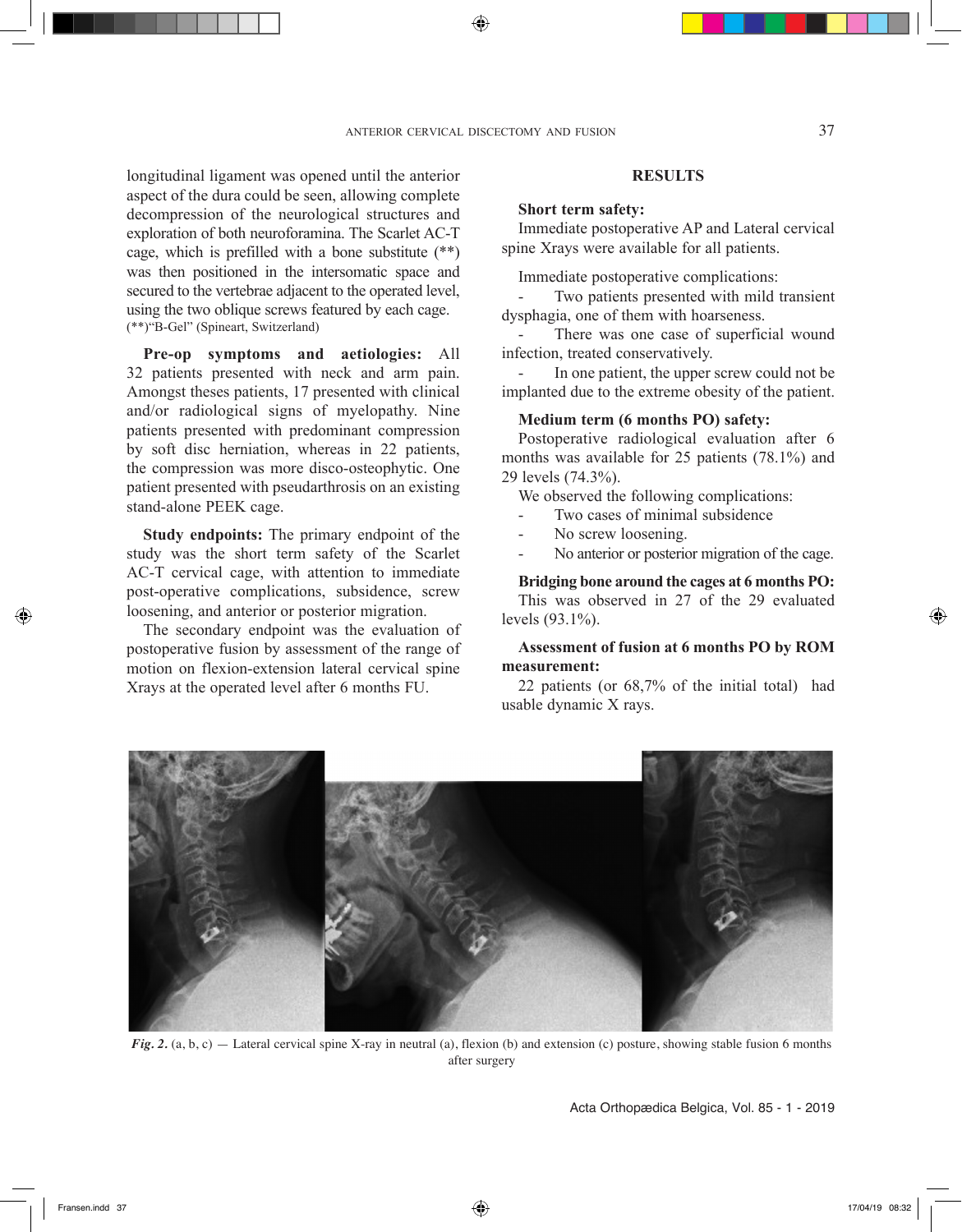38 patrick fransen

⊕

Flexion /extension instability was assessed comparing the interspinous process distance between the flexion and the extension lateral cervical spine Xray:

- a difference of less than 2mm was considered equivalent to solid fusion.

a difference of between 2 and 6mm was considered as incomplete or ongoing fusion.

a difference of more than 6 mm failed fusion (Figure 2 a,b,c).

Of these 22 patients with usable images:

- 17 patients (77.3%) showed signs of solid fusion,

4 patients (18.2%) showed signs of incomplete or ongoing fusion, and

1 patient  $(4,5\%)$  presented with radiological signs of failed fusion.

### **DISCUSSION**

The new trend towards "Zero-profile" cages in cervical surgery is supported by several studies reporting good results, with a 92.6% to 99% fusion rate and no hardware failure *(1,3,5,10,13).* Usually, the dysphagia rate was reported as low as 1.8 to 6 % *(1,3,13,14,18)* but Njoku et al. *(10)*, with a study focused on a thorough assessment of dysphagia reported a probably more realistic 12.2% rate of dysphagia, although not necessarily debilitating. Shin et al. *(16)* compared zero-profile secured cages, stand-alone cages and graft plate systems in their study, showing that not only was there less dysphagia without plate, but also that secured cages presented with less postoperative kyphotic changes than stand-alone cages.

For these reasons, the choice of a low profile implant seems reasonable, leaving us with the question about how to avoid the subsidence observed with unsecured titanium stand-alone cages, and the poor osteo-integration observed with unsecured PEEK stand-alone cages.

Kotsias et al. *(4)* recently published that partially coating a PEEK cage with titanium does not confer to the cage the fusion induction qualities of titanium, as these hybrid cages behaved the same way as plain PEEK cages, showing only limited osteointegration. Opting for a full-titanium cage seems

therefore to be the only way to take advantage of the fusion induction qualities of titanium.

Stein et al. *(17)* showed in a cadaver study that integrating a screw fixation system in the cage conferred to it a biomechanical stability comparable to that of a cage-plate system. This was later clinically confirmed, as secured "Zero-profile" implants were shown to allow for improvement and preservation of cervical lordosis and disc height *(7,5)*.

Our results support the theory that using titanium, secured, zero-profile cages for ACDF could provide the benefits of titanium-induced osteointegration, without the subsidence or kyphotic changes seen with unsecured stand-alone cages, without any donor site morbidity, and could avoid mechanically induced dysphagia. Prospective randomised trials are necessary for confirmation.

### **CONCLUSION**

Anterior cervical discectomy and fusion with the Scarlet AC-T cervical secured cage is a safe procedure. No implant failure or implant related complication could be observed. Solid or ongoing fusion was observed in 95,5 % of the operated levels after 6 months.

#### **REFERENCES**

- **1. Bucci MN, Oh D, Cowan RS, Davis RJ, Jackson RJ, Tyndall DS, Nehls D.** The ROI-C zero-profile anchored spacer for anterior cervical discectomy and fusion: biomechanical profile and clinical outcomes. *Med Devices*  (Auckl). 2017; 10 : 61-69.
- **2. Cabraja M, Oezdemir S, Koeppen D, Kroppenstedt S.** Anterior cervical discectomy and fusion: comparison of titanium and polyetheretherketone cages. *BMC Musculoskelet Disord*. 2012 ; 14 ; 13 : 172.
- **3. Hofstetter CP, Kesavabhotla K, Boockvar JA.** Zeroprofile Anchored Spacer Reduces Rate of Dysphagia Compared With ACDF With Anterior Plating. *J Spinal Disord Tech* 2015 ; 28 : E284-90.
- **4. Kotsias A, Mularski S, Kühn B, Hanna M, Suess O.** Does partial coating with titanium improve the radiographic fusion rate of empty PEEK cages incervical spine surgery? A comparative analysis of clinical data. *Patient Saf Surg* 2017 ; 28 ; 11 : 13.
- **5. Lane PD, Cox JL, Gaskins RB, Santoni BG, Billys JB, Castellvi AE.** Early Radiographic and Clinical Outcomes Study Evaluating an Integrated Screw and

Fransen.indd 38 17/04/19 08:32